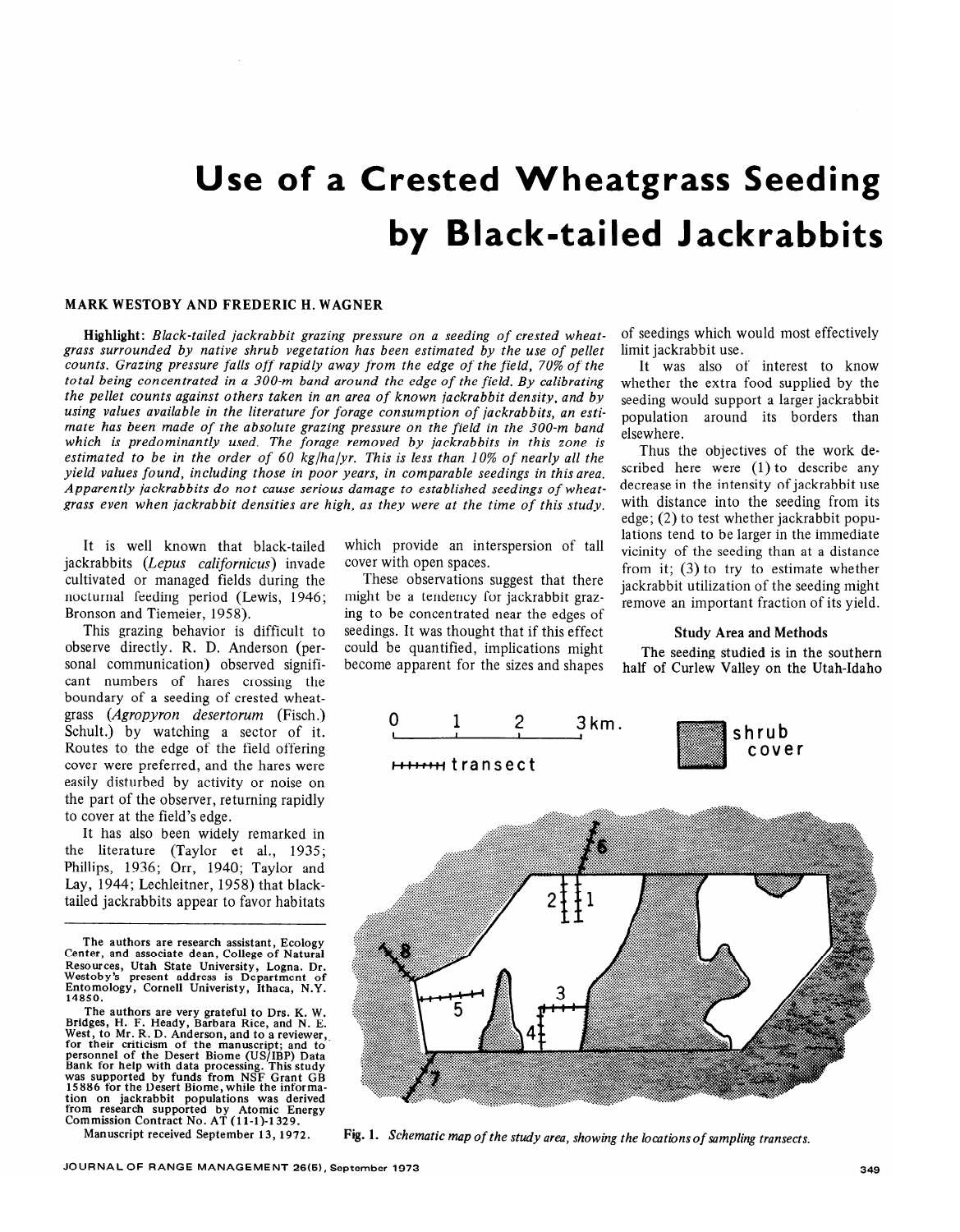border. It was ploughed and seeded in 1965 and is roughly 7 km by 3 km (Fig. 1). Annual mean precipitation is about 20 cm. The surrounding native shrub vegetation is of several types, lying in a broad transition zone between big sagebrush (Artemisia *tridentata* Nutt.) and the more halophytic shadscale (A *triplex confertifolia* (Torr. and Frem.) S. Wats.). The black-tailed jackrabbit is the only *Lepus* species found on the study area. A count of the standing crop of pellets per unit ground area was used as an estimator of jackrabbit grazing pressure at each location. All pellets still recognizable as such were counted within  $1/4$  m<sup>2</sup> circular quadrats; eight such quadrats were positioned randomly at each "location." Locations were placed at intervals of 160 m along arbitrarily chosen transects oriented perpendicularly into the field from its edge. Transects were also situated along roads leading away from the seeding; in these cases the eight quadrats were placed after walking 50 paces to one side of the road. A further transect was run through a lsquare-mile site located about 6 km west of the western end of the seeding. This site is regularly used for estimates of the absolute density of jackrabbits. The animals are estimated by "jackrabbit drives" (Gross, 1967), as part of continuing studies of jackrabbit demography (Stoddart, 1971).

AlI pellet counts were completed between March 25 and April 10, 1972.

#### **Results**

## **Patterns of Use**

The locations of the transects taken are shown in Figure 1. Transects l-4 show a similar pattern, and these results have been pooled. The trend of pellet density with distance into the field for these pooled results is shown by line  $A$  in Figure 2. Under the conditions represented by these transects, about 70% of the total pressure of jackrabbit use on the field is concentrated in a 300-meter band around its edge.

Transect 5 represents a different situation (line  $B$  in Fig. 2). This transect occurs close to a corner of the field and at its end reaches the tip of a tongue of invading shrubs; so hares feeding at locations more than about 400 m along this transect would have access to cover closer than the beginning of the transect. This presumably accounts for the failure of the pellet density to fall to near-zero values. The absolute densities of pellets may be higher because hares are entering the field from more than one direction. There is no evidence of a higher population in the native vegetation adjacent to this particular transect; that is, transect 8



**Fig. 2.** *Number of pellets per m2 (mean and 95% confidence limits) at various distances into a field. Pooled results from transects l-4 (line A), and results from transect 5 (line B).* 

does not show higher pellet counts than transect 7 and 6 (Table 1).

There is no obvious trend toward higher populations in the native vegetation immediately adjacent to the wheatgrass field, compared to those up to 900 m away (Table 1). The low values in the first two locations on transect 6 come from open patches dominated by the annuals *Lepidium perfoliatum* L. and *Halogeton glomeratus* (Bieb.) L. A. Meyer rather than from shrub vegetation.

### *Assumptions*

Three assumptions are necessary to the calculations which follow.

The first is that the pellets found represent at least one whole year's history of pellet deposition. This assumption is necessary because the calculations which follow compare the demography research area, where jackrabbits are present yearround, to the seeding, which they use seasonally; the calculations would be wrong if the pellet counts in the seeding were heavily weighted by any one season. Arnold and Reynolds (1943) give an average daily pellet count of  $531 \pm 27$  for a jackrabbit, irrespective of age, sex, size, or species. Cochran and Stains (1961) found comparable values for cottontails *(Sylvilagus audubonii)* on natural diets, ranging down to 100 on various artificial diets. The value of 531 is probably near the upper end of the likely range. In the autumn of 1971 there were estimated to be 691 hares per square mile, or 2.7/ha, on the jackrabbit demography research area (F. H. Wagner and L. C. Stoddart,

**Table 1. Number of pellets per m2 (mean and 95% confidence limits) at various distances along transects leading away from the field.** 

| Transect number | Distance (m) along transect from seeding's edge |     |              |                                                                             |              |     |             |
|-----------------|-------------------------------------------------|-----|--------------|-----------------------------------------------------------------------------|--------------|-----|-------------|
|                 |                                                 | 160 | 320          | 480                                                                         | 640          | 800 | 960         |
|                 |                                                 |     |              | $69 \pm 32$ $49 \pm 20$ $82 \pm 39$ $240 \pm 113$ $154 \pm 52$ $155 \pm 35$ |              |     |             |
|                 | $123 \pm 108$                                   |     | $66 \pm 36$  |                                                                             | $104 \pm 87$ |     | $83 \pm 64$ |
|                 | $101 \pm 47$                                    |     | $104 \pm 62$ |                                                                             | $86 \pm 41$  |     |             |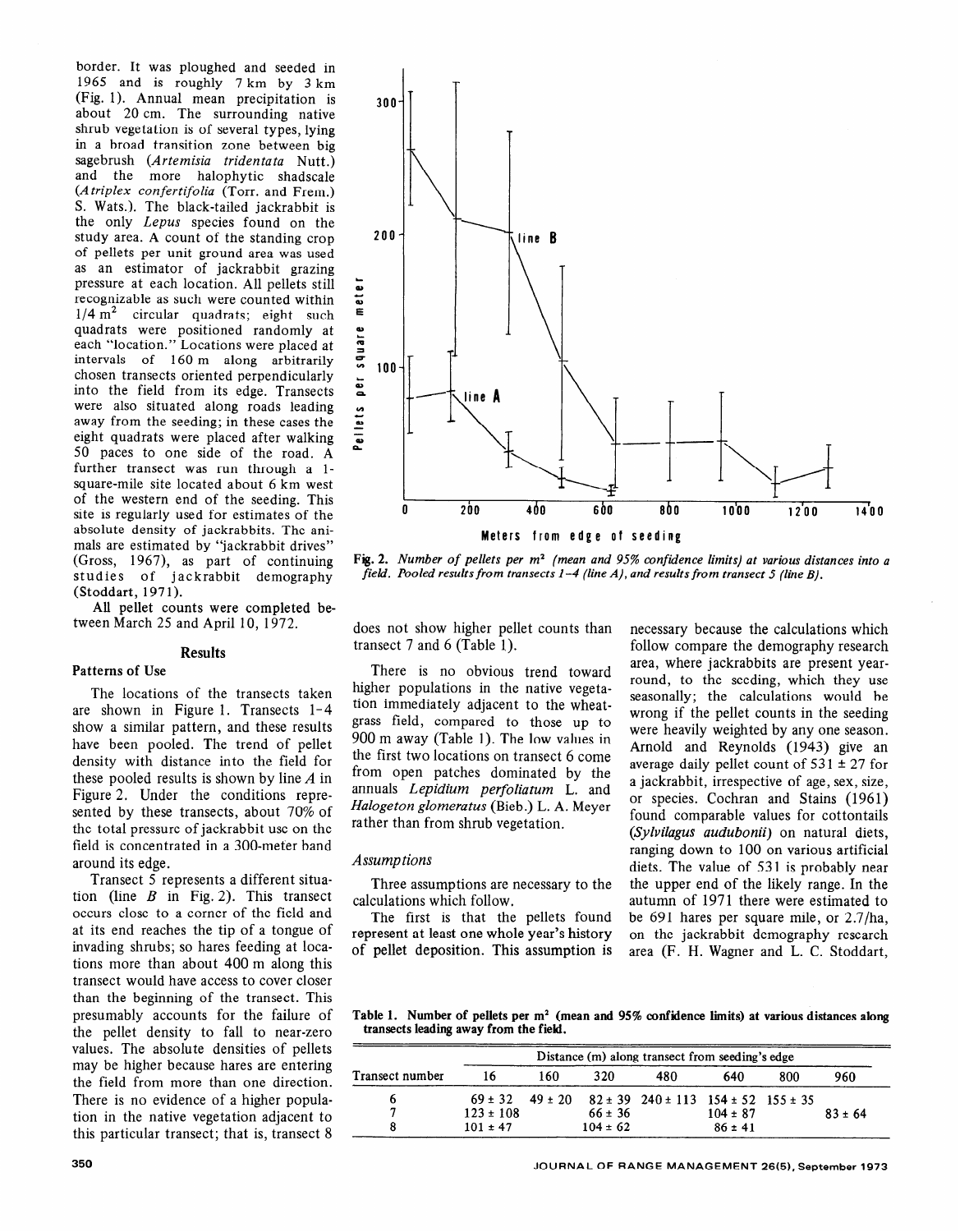unpublished datum<sup>1</sup>). (The number of rabbits in autumn probably overestimates the year-round mean.) If each animal is depositing 531 pellets/day, this implies a yearly deposition of about 52 pellets/ $m<sup>2</sup>$ . This yearly deposition is well below the actual measured density of  $143 \pm 76/m^2$ , so that pellets are apparently persisting for at least a year after deposition.

Secondly we assume that the number of pellets found at a location is proportional to the pressure of the jackrabbits on the vegetation there. This can be divided into three subsidiary assumptions. First, animals on a natural diet produce pellets predominantly while feeding, and at a reasonably constant rate (Lechleitner, 1957; Flux, 1967). Second, pellets are not moved after deposition over distances (hundreds of meters) great enough to account for the distributions observed. There is no evidence of movement by wind or water; pellets are not found in aggregations against natural wind-breaks, and the absence of any system of channels shows that there is little net water movement on the study area. Third, any variation in the rate at which pellets disintegrate and become unrecognizable is insufficient to account for the distribution pattern observed. Flux (1967) has observed a six- to tenfold variation in that rate, but the variation was strongly correlated with an altitudinal gradient. In his opinion, pellets do not normally break up until they are overgrown by vegetation. If so, there should be little systematic variation in the rate of disappearance of pellets inside the field. The difference between the rate inside the field and that in shrub vegetation should not be great, since the species composition of the herb layer, the elevation, and probably precipitation and temperature, are similar for the two situations.

A third assumption is that jackrabbits waste little or no material when eating the leaves of perennial grasses (Vorhies and Taylor, 1933; Arnold, 1942; Currie and Goodwin, 1966). This is in contrast to their behaviour when eating shrubs or tall crops, when they may waste as much as or more than they actually consume. Serious wasting of grass leaves could occur if a situation arose in which the bases of stems or leaves remained green and succulent while the leaves were dry.

# *Estimation of Impact*

All samples from transect 9, situated

on the jackrabbit demography research area, have been pooled. The mean number of pellets per square meter is  $143 \pm$ 76 (95% confidence limits).

There is good agreement in the literature that the adult *Lepus californicus*  consumes lOO- 130 grams of "native airdry forage" per day (Arnold, 1942; Arnold and Reynolds, 1943; Haskell and Reynolds, 1947; Currie and Goodwin, 1966). Two and seven-tenths (2.7) individuals/ha, working year-round, would consume about 108 kg/ha/yr of native air-dry forage. This is the situation which is found on the jackrabbit demography site, where the pellet density is  $143/m^2$ . If we can assume that pellet density is proportional to grazing pressure, then 143 pellets/ $m^2$  represents removal of 108  $kg/ha/yr$ , or 10 pellets/m<sup>2</sup> represents removal of  $108/14.3 = 7.5$  kg/ha/vr.

Mean pellet density in the 300 m at the perimeter of the field where jackrabbit use is concentrated is about  $80/m^2$ (Fig. 2, line  $A$ ). The pressure on this area is therefore about  $80/10 \times 7.5 = 60$  $kg/ha/yr.$ 

Hull and Klomp (1966) give a total of 108 years of yield records for eight different crested wheatgrass seedings in southern Idaho. The mean yield is 1305 kg/ha, with a range of 347-3080. Only 5 years of the 108 have yields less than 600 kg/ha. The highest grazing pressure exerted by jackrabbits on the field, then, near its edge, by what is a lo-year-high population density of jackrabbits (Stoddart, 1971), corresponds to less than 10% of the yield of comparable seedings in all but the very poorest years.

This estimate has dealt with values for entire years; it is possible that if all 60 kg/ha were removed at the very beginning of the growing season the damage might be severe. However, use of the seeding is spread through the whole period during which there are green leaves on the plant (R. D. Anderson, unpublished observations). This low estimate of grazing impact agrees with the subjective observation that there is no striking diminution in vigor of the grass toward the periphery of the field.

Although the current jackrabbit density is as high as any since 1962, there are anecdotal reports of much higher densites at earlier peaks such as that in 1958. Actual measurements of densities reported in the literature, however, range from 0.7 to 2.7 hares/ha (Stoddart, 1972).

# Conclusions and Management Implications

1) About 70% of the total forage removal by jackrabbits from the field is concentrated in a band 300 m wide around its edge.

2) There is no obvious tendency for jackrabbit densities to be higher in the immediate vicinity of the field than at distances 500 to 900 m from it.

3) Within the band 300 m wide at the field's perimeter where most grazing is concentrated, the forage removed by the highest density of jackrabbits for at least a decade is on the order of 60 kg/ha/yr. This is less than 10% of all but the very lowest yields recorded from comparable seedings, which suggests that jackrabbits do not damage established seedings even near their edges.

A jackrabbit population density such as the one currently being experienced in Curlew Valley could conceivably affect the establishment of a new wheatgrass seeding in its first year. It may be advisable to seed, when possible, during periods of low jackrabbit density.

Since the pressure of jackrabbit use is concentrated around the edges of seedings, the mean pressure over the field as a whole will be reduced by making fields as large and as circular as possible and by taking action to destroy shrub invasions. However, these results also indicate that jackrabbit grazing pressure is not so heavy as to make this an important criterion in the design of new seedings.

Damage due to jackrabbits in arable crops could conceivably be very much more severe. This is partly because they may be willing to penetrate more deeply into a field in which the crop provides more cover, and partly because the wastage may become very high when jackrabbits are eating tall crops (Arnold, 1942).

## Literature Cited

- **Arnold, J.** F. **1942.** Forage consumption and preferences of experimentally fed Arizona and antelope jackrabbits. Univ. Arizona Agr. Exp. Sta. Tech. Bull. 98:49-86.
- Arnold, J. F., and H. G. Reynolds. **1943.**  Droppings of Arizona and antelope jackrabbits and the pellet census. J. Wildl. Manage. 7:322-327.
- **Bronson,** F. H., **and 0. W. Tiemeier. 1958. Notes** on crop damage by jackrabbits. Trans. Kans. Acad. Sci. 6 1:226-227.
- **Cochran, G. A., and H. J. Stains. 1961.** Deposition and decomposition of fecal pellets by cottontails. J. Wildl. Manage. 25:432-435.
- **Curie, P. O., and D. L. Goodwin. 1966.**  Consumption of forage by black-tailed jackrabbits on salt-desert ranges of Utah. J. Wildl. Manage. 30: 304-3 11.

<sup>1</sup> **Estimated by methods described in Stoddart (1972).**